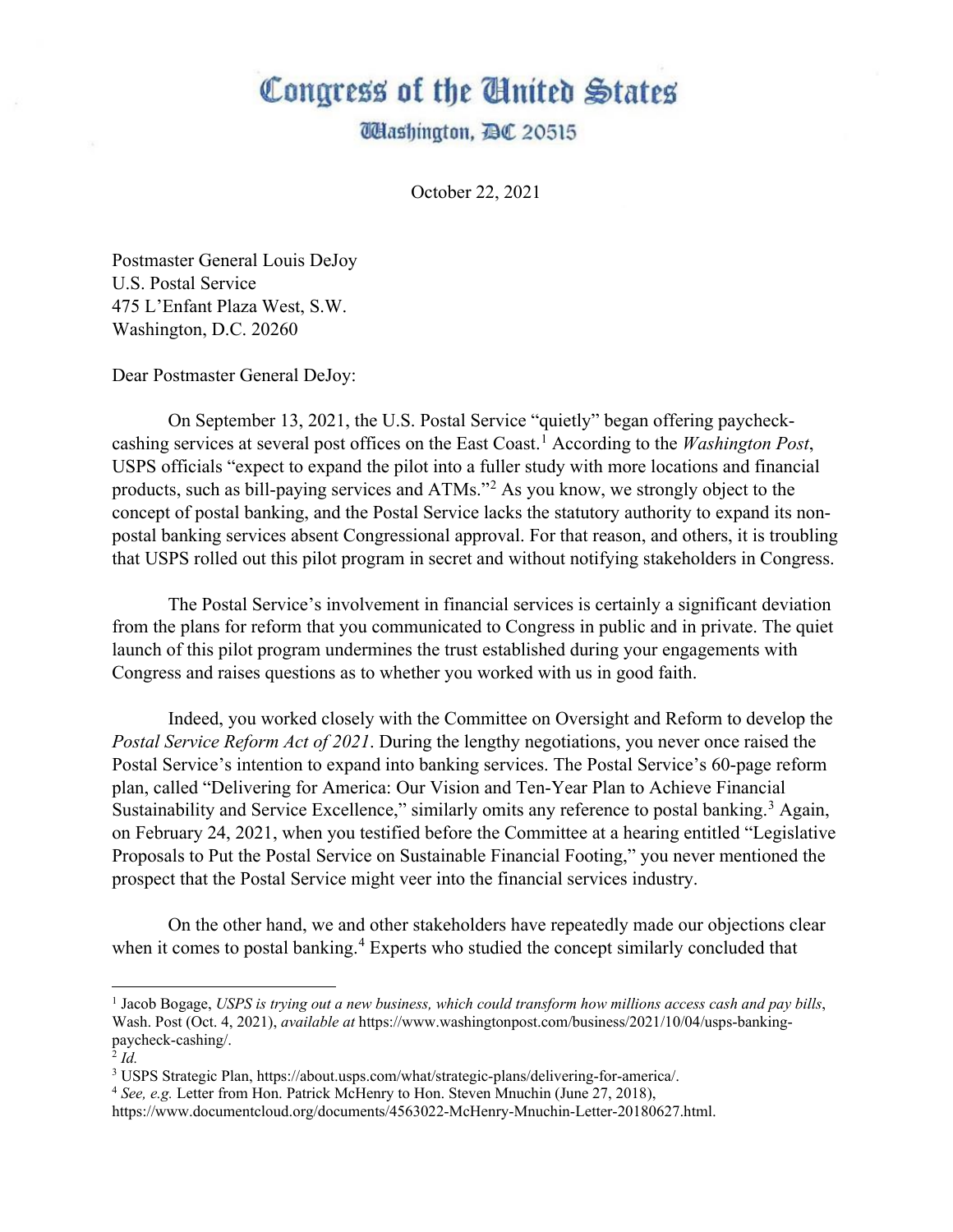Postmaster General Louis DeJoy October 22, 2021 Page 2

postal banking is fraught with peril. For example, in 2018 the Treasury Department's Task Force on the U.S. Postal System found, "given the USPS's narrow expertise and capital limitations, USPS should not pursue expanding into new sectors such as postal banking."[5](#page-1-0) In March 2020, the GAO released a report finding that non-postal services like postal banking may have limited viability and may generate minimal revenue.<sup>[6](#page-1-1)</sup> The Brookings Institution also found postal banking represents a government subsidy that places taxpayers on the hook for losses.<sup>[7](#page-1-2)</sup>

In fact, the Postal Service itself rejected the idea of expanding into financial services as recently as 2015, in an official statement: "Our core function is delivery, not banking."[8](#page-1-3) The statement added that an expansion beyond USPS' core function "requires public policy and regulatory discussions that consider the relevant issues in a comprehensive manner."[9](#page-1-4) Of course, such discussions did not occur with respect to the pilot program launched last month.

Last year, the Postal Service incurred a net loss of \$9.2 billion.<sup>[10](#page-1-5)</sup> This is consistent with a trend of losses that aggregate to more than \$87 billion over the past 14 fiscal years.<sup>[11](#page-1-6)</sup> Beyond the Postal Service's balance sheet—which is in and of itself disqualifying for an expansion into financial services—there are other reasons to be concerned. For instance, a massive cybersecurity breach exposed social security numbers and other sensitive data for millions of USPS customers and employees.<sup>[12](#page-1-7)</sup> The Office of Inspector General found USPS operates with insufficient controls to combat money laundering schemes.[13](#page-1-8) It is unclear why the Postal Service believes itself to be ready for the added responsibility of offering expanded financial services.

To help us understand how and why the Postal Service decided to roll out paycheckcashing services in select locations and its plans for postal banking going forward, please provide a Member-level briefing to the House Committee on Oversight and Reform and the House Committee on Financial Services no later than October 29, 2021. Include any information related

<span id="page-1-0"></span><sup>5</sup> U.S. Postal Service: A Sustainable Path Forward, Report from the Task Force on the United States Postal System, Dep't of Treasury (Dec. 4, 2018), *available at:* 

<span id="page-1-1"></span>*https://home.treasury.gov/system/files/136/USPS\_A\_Sustainable\_Path\_Forward\_report\_12-04-2018.pdf.* <sup>6</sup> U.S. Postal Service Expanding Nonpostal Products and Services at Retail Facilities Could Result in Benefits but May Have Limited Viability, U.S. Gov't Accountability Office (Mar. 2020), *available at*: https://www.gao.gov/assets/gao-20-354.pdf.

<span id="page-1-2"></span><sup>7</sup> Peter Conti-Brown, *Why the next big bank shouldn't be the USPS*, Brookings Center on Regulation and Markets, May 31, 2018, https://www.brookings.edu/research/why-the-next-big-bank-shouldnt-be-the-usps/.

<span id="page-1-3"></span><sup>8</sup> USPS Press Release, "USPS responds to OIG financial services white paper," USPS (Jun. 3, 2015), *available at* https://about.usps.com/news/statements/060315.htm.

<span id="page-1-4"></span><sup>9</sup> *Id.*

<span id="page-1-6"></span><span id="page-1-5"></span><sup>10</sup> *U.S. Postal Service Reports Fiscal Year 2020 Results*, U.S. Postal Service (Nov. 13, 2020), *available at*  https://about.usps.com/newsroom/national-releases/2020/1113-usps-reports-fiscal-year-2020-results.htm.<br><sup>11</sup> Government Accountability Office, *USPS Financial Viability*, https://www.gao.gov/highrisk/usps-financial-<br>viabili

<span id="page-1-7"></span><sup>&</sup>lt;sup>12</sup> Evan Perez, *Massive Postal Service breach hits employees and customers*, CNN, Nov. 10, 2014, https://www.cnn.com/2014/11/10/politics/postal-service-security-breach/index.html.

<span id="page-1-8"></span><sup>&</sup>lt;sup>13</sup> U.S. Postal Service Office of Inspector General, "Controls to Detect Money Order Fraud Audit Report," Report No. DP-AR-13-002 (Feb. 7, 2013).